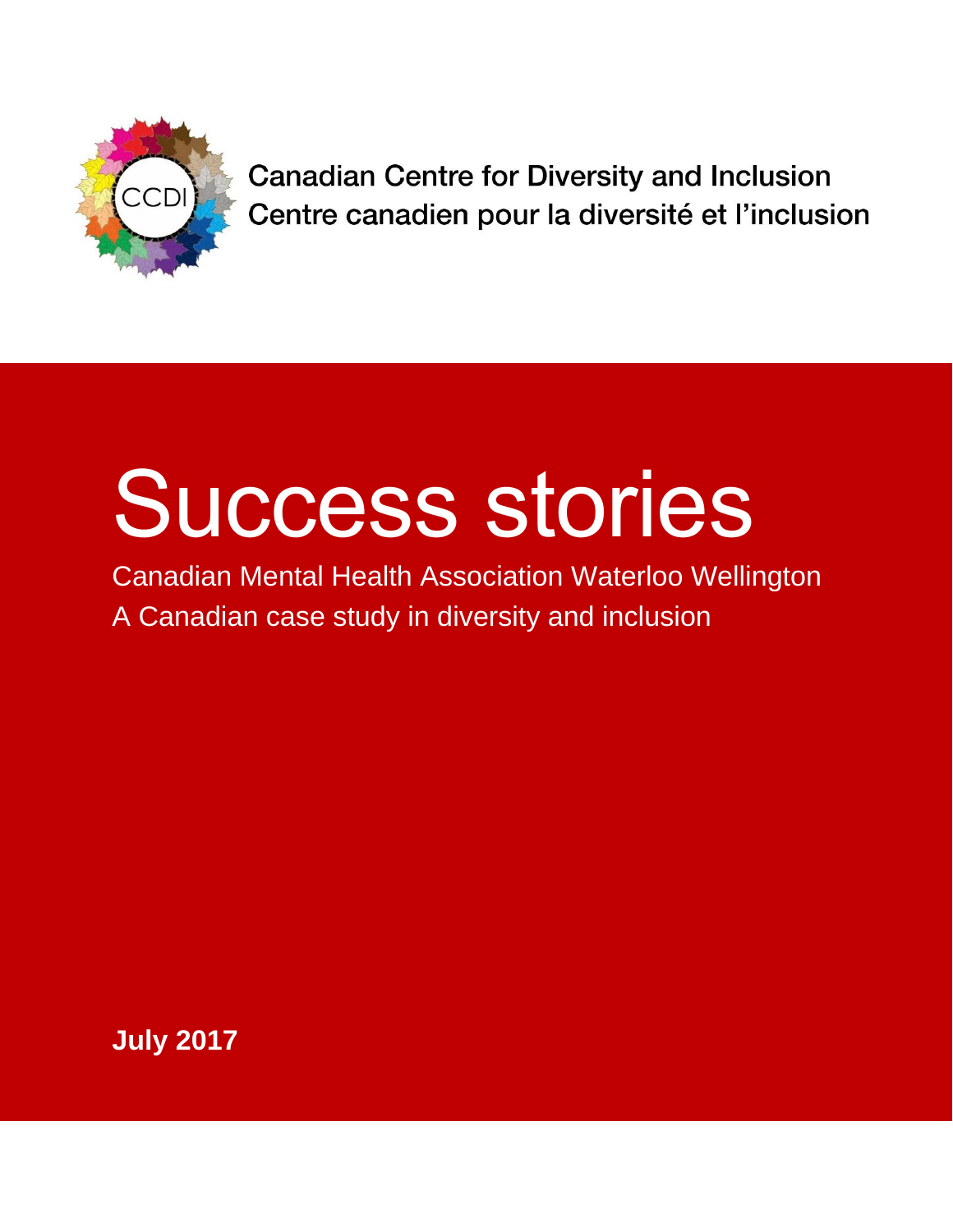### **Canadian Mental Health Association Waterloo Wellington: A Canadian success story in diversity and inclusion**

By [Melissa Hendel,](https://www.linkedin.com/in/melissa-hendel/) student, Centennial College.

Thanks to Minerva Sánchez Rudman and Christine Gilles at the Canadian Mental Health Association Waterloo Wellington for talking with me.

# Expanding diversity in mental health services by improving language accessibility for community residents

If you are a mental health service provider in Canada, how do you provide counseling for a multicultural population that speaks a variety of languages? More specifically, how does a mainly English-speaking organization communicate with a diverse group of individuals when many of them do not communicate well or at all, in English? How would you communicate to provide much needed mental health services for people who only speak a language other than English such as Italian, Spanish, Chinese or Arabic? The issue of being able to provide services in a variety of languages to meet the needs of the increasing diversity among the residents within the Waterloo and Wellington communities is something that the Canadian Mental Health [Association of Waterloo-Wellington](http://cmhaww.ca/) (CMHA WW) has sought to overcome.

The CMHA WW officially launched on April 1, 2013 through the merger of two separate mental health providers, the CMHA Grand River Branch and Trellis Mental Health and Developmental Services. The merger took place to create one common mental health provider, reducing confusion and barriers to accessing mental health services in the community. This new organization has a total of 11 sites in the Waterloo Wellington area, which provide mental health and addiction services for all ages. The CMHA WW supports inclusion and diversity through the belief that welcoming a diverse range of voices and experiences will strengthen the organization and improve client experience. The organization values and welcomes the participation of the Waterloo and Wellington communities. Nevertheless, the organization strives to continuously seek new and unique ways to ensure a diverse range of voices are heard and provide influence with the help from their newly formed Inclusion and Diversity Committee.

# Inclusion and diversity committee (IDC)

Two years ago, the CMHA WW created an Inclusion and Diversity Committee (IDC), starting at the employee level. To set themselves up for success, they updated their terms of reference, started a relationship with the Canadian Centre for Diversity and Inclusion (CCDI) and have an Inclusion and Diversity policy in progress. The committee accomplish their goals with the help of 16 active members, two co-chairs and the encouragement and input from the CMHA WW. The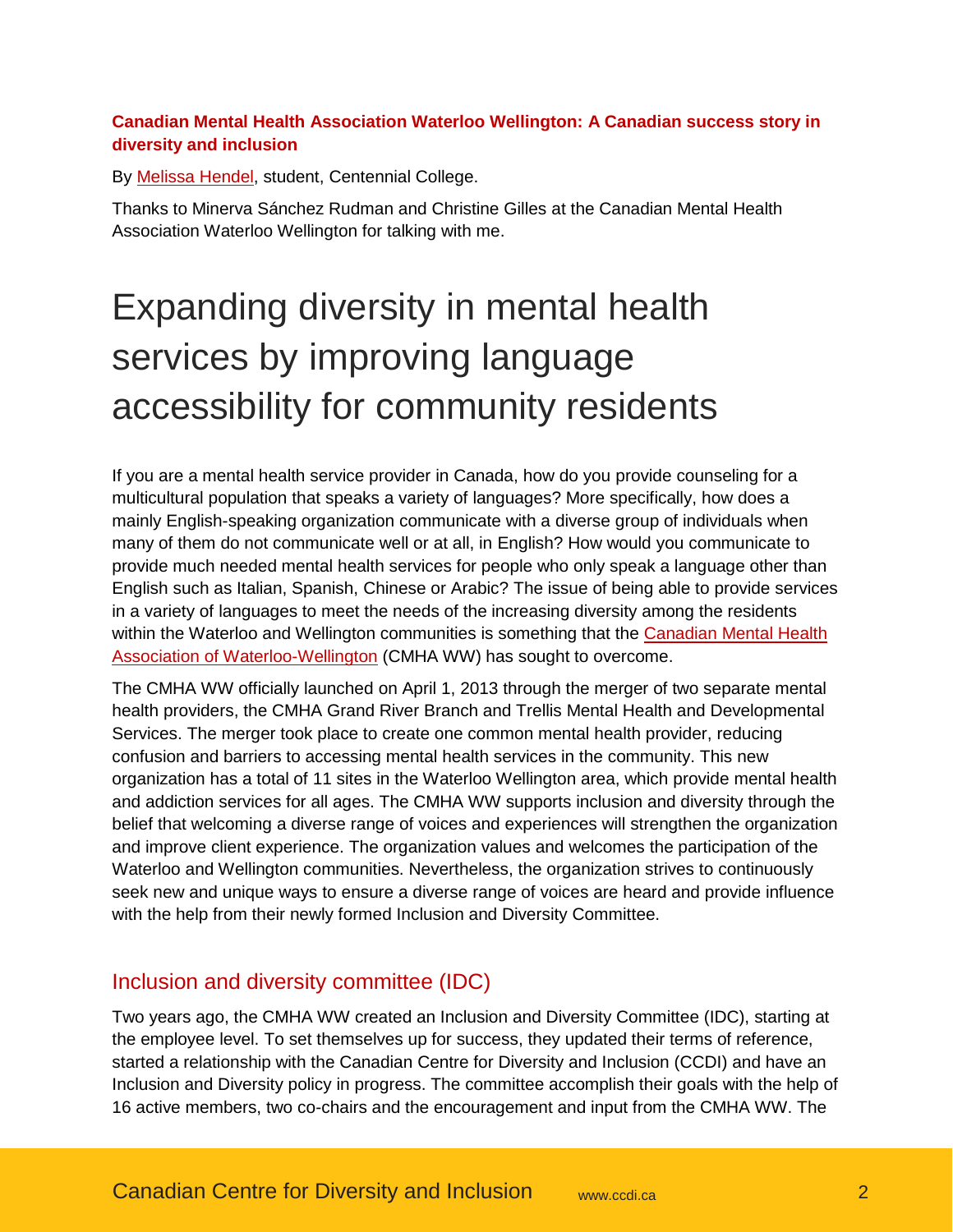committee works on implementing a variety of resources, activities and events to create greater diversity and inclusion within the organization, one of which is the interpretative services that they provide. This service is easily accessible to all staff and many of them have used it including Minerva Sánchez Rudman, senior executive assistant at CMHA WW. "We need to accommodate the growing immigrant and refugee population in the Waterloo and Wellington areas. The interpretation service allows us to provide the proper care and services needed," says Rudman. The interpretive services implemented have allowed the CMHA WW to provide greater language accessibility to those in need.

## Interpretive Services

The CMHA WW is committed to improving access to the organization's different services. Language, in particular, is one barrier identified for many people who have learned English as a second language, or who do not speak English at all. "All staff have access to the interpretive services so that they can properly communicate and help people who speak a variety of languages and want to access mental health services," says Christine Gilles, multicultural and French language services coordinator. Within the organization, the service creates a stronger awareness of the diversity among the employees themselves. At the CMHA in the Waterloo area, one of four staff speak English as a second language and in the Wellington area, one of five staff speak a first language other than English. "Becoming aware of the diversity of the staff at the CMHA WW helps create a greater understanding among the employees about the various countries and cultural backgrounds of the people they encounter daily," adds Gilles. The interpretive services are offered both over-the-phone and in-person.

Over the Phone (OPI). The Over the Phone (OPI) service was launched last June in response to the increase of immigrants in the Waterloo and Wellington areas and the desire to accommodate their needs. CMHA WW has had some success with OPI before, but the organization had never contracted one business until last summer, when the organization began to work with a single business service called Language Services Toronto (LST) through the Toronto Central Local Health Integration Network (TC LHIN).

LST provides real-time, over-the-phone interpretation (OPI) services in more than 170 languages, 24 hours a day, seven days a week to immigrant, refugee, ethno-cultural and racialized populations. The main objectives of the LST program are to eliminate language barriers to accessing quality service and to improve health outcomes by ensuring increased, accurate communication between providers and patients using professionally-trained interpreters. The TC LHIN covers the costs of the service for providers in Community Support Services, Community Mental Health and Addictions, and Community Health Centres, while hospitals within the LHIN and hospitals and organizations outside the TC LHIN can also join the program, but pay the costs themselves.

The OPI service allows the organization to have a standardized procedure for all staff to use the interpretive services as needed. The service usually involves a three-way conversation between the interpreter, client and counselor. Rudman has used the OPI service before. "It is generally fast and accessible within two to three minutes of calling them," says Rudman. The service is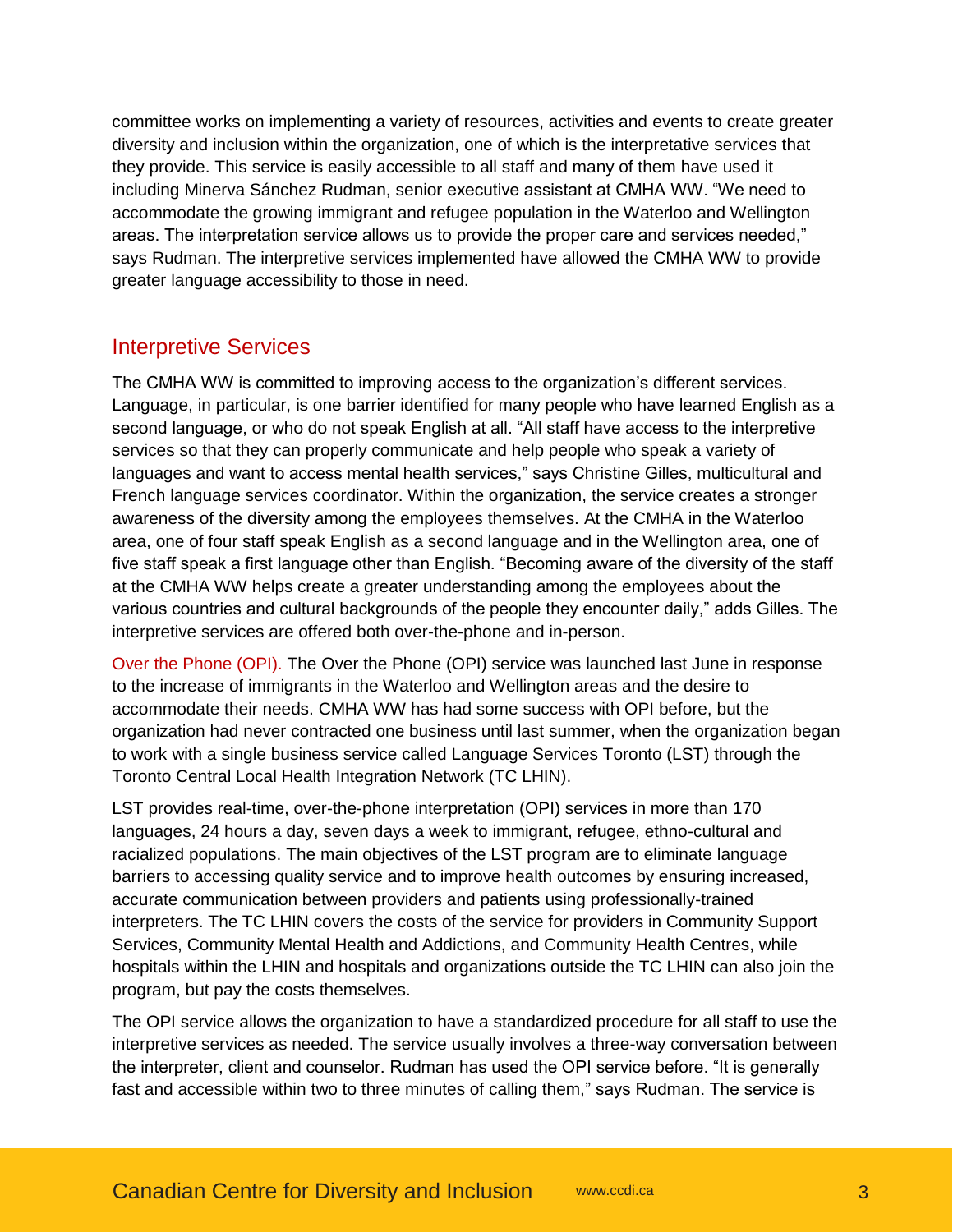used during times when people call in-crisis, or during off-peak hours at night or on the weekend. It is at these times that providing access to an interpreter in person may not be possible, and the OPI service gives people an alternative way to receive help. With the OPI, the organization is no longer limited to helping people access their services at restricted times, but can help people receive the services they need 24/7.

Face-to-Face/ In-Person Services. To accommodate all situations, there are different ways of providing interpretation that is not over the phone, such as face-to-face. "Face-to-face interpretation is preferred, as it is easier for the interpreter and the client to engage in conversation", says Rudman. The organization is currently working with two local agencies: Immigrant Services Guelph-Wellington for the Wellington area and Kitchener Waterloo (KW) Multicultural Centre for the Waterloo area. The CMHA WW works with these organizations because they are both local and offer a wide range of services. To increase the comfort of interpreters working in the mental health context, the CMHA WW recently organized an information session with Immigrant Services Guelph-Wellington and with KW Multicultural Center where interpreters came to listen and share with the CMHA WW teams in the Waterloo region.

The CMHA WW has been successful integrating both over-the-phone (OPI) and face-to-face interpretive services as one way to initiate greater diversity and inclusion within the organization. These interpretive services offered are helping to make them more accessible to a wider range of clientele. This organization is committed to meeting the needs of the diverse and evergrowing populations found in the Waterloo and Wellington communities and have been overcoming these barriers since their launch in 2013. The CMHA WW has made many changes to create a diverse and inclusive environment within the organization. Some of the changes include having at least one gender neutral washroom at all 11 sites, using inclusive language in caseworks and adding Implicit Bias test to the onboarding package. Other changes in the wider community include developing a partnership with the Sanctuary Refugee Centre, ensuring translations are available for their pamphlets and on their website, providing training in Diversity Hiring Practices, creating a Refugee and Newcomers mental health workshop, and providing First Nations/Métis/Inuit cultural safety training.